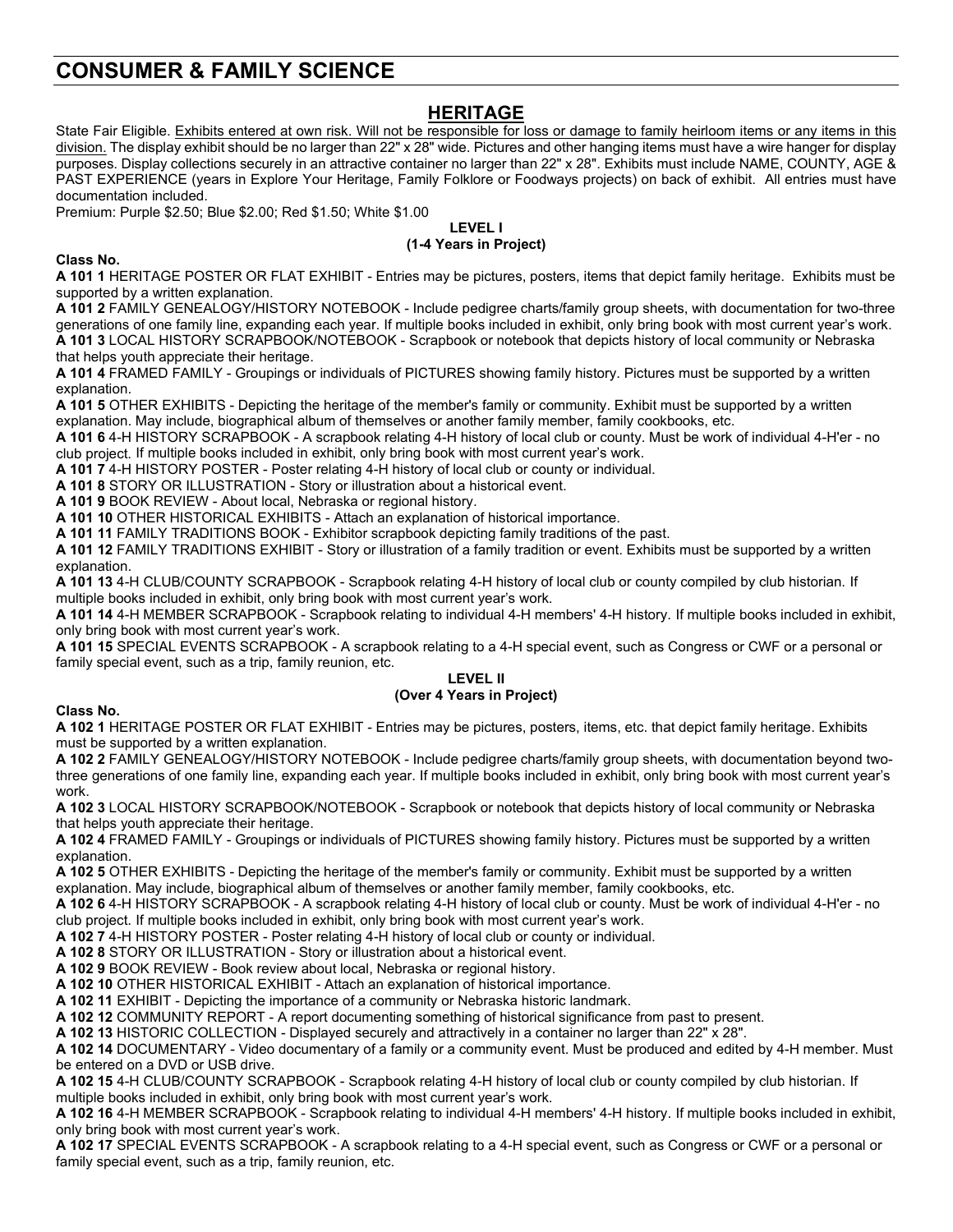# **HUMAN DEVELOPMENT**

State Fair Eligible. The term Human Development includes child care, family life, personal development and character development. SUPPORT INFORMATION: Each exhibit must include the following information on a paper placed with the entry tag or exhibit will be dropped a ribbon placing. Please, no plastic binders.

CRITERIA FOR JUDGING: The following score sheets will be used to judge exhibit. Classes C2001-C2004: "SF30"; Class C20006: "85", all other classes: "SF115". 4-H'ers should refer to project manuals for characteristics of suitable and unsuitable toys and for characteristics of children at various stages of development.

4-H'ers taking "I Have What It Takes to Be Your Babysitter" may enter: Toy, game, or activity made for a selected and identified age group. To learn characteristics of suitable and unsuitable toys and for characteristics of children at various stages of development, please refer to the new 4-H on-line resource: [https://unl.box.com/s/eoigrjsuq67yvtq1def160mmjuhozvck.](https://unl.box.com/s/eoigrjsuq67yvtq1def160mmjuhozvck) – I Have What It Takes to Be Your Teen Babysitter. Exhibitors in the Human Development project are will be asked to focus on designing toys that meet the different needs of children. Classes are based on the Early Learning Guidelines in Nebraska which identify the important areas our children should grow and develop. Use the Nebraska Department of Education website and the resources around the Early Learning Guidelines to help understand the areas and the skills children need to develop to create your exhibit. The intent is for the toy/game/activity to teach the child in the developmental area related to each class. Each area is a different class. Premium: Purple \$2.50; Blue \$2.00; Red \$1.50; White \$1.00

**\*For Classes C2001-C2006 the information sheet should include:** 1) Where did I get the idea for this exhibit? 2) What decisions did I make to make sure exhibit is safe for child to use? 3) What age is this toy, game or activity appropriate for and why? (Infant, Birth-18 months; Toddlers, 18 months-3 years; Preschoolers, 3-5 years or Middle Childhood, 6-9 years.) 4-H'ers must give at least 2 examples that help in understanding the appropriateness of this exhibit for the age of the child (see project manuals). 4) How is the toy, game or activity intended to be used by the child? Final ribbon placing of the exhibit will include the completeness and accuracy of this information sheet.

#### **Class No.**

**C 200 1** SOCIAL EMOTIONAL DEVELOPMENT

**C 200 2** LANGUAGE AND LITERACY DEVELOPMENT

**C 200 3** SCIENCE

**C 200 4** HEALTH AND PHYSICAL DEVELOPMENT

**C 200 5** MATH

**C 200 6** CREATIVE ARTS

**C 200 7** ACTIVITY WITH A YOUNGER CHILD - Poster or Scrapbook showing 4-H'er working with a child age 0-8 years. May show a specific activity such as making something with the child, or other childcare and child interactions. May include photos, captions, story or essay. Size of poster or scrapbook - large enough to tell the story. Other people may take photos so that 4-H'er can be in the photo. 4-H'er must make the poster or scrapbook. No information sheet is needed for this class only.

**\*For Class C2008 the information sheet should include:** 1) State which ONE age group (infant, toddler, preschool, middle childhood) the kit will be prepared for. 2) What are children this age like? Give 2 examples to show how the kit would be appropriate for children this age. 3) What will the child learn or what skills will they gain by using the kit? 4) What item(s) were made by the 4-H'er. 4- H'er should make one or more items in the kit, but purchased items are also allowed. It is highly suggested that an inventory list of items in the kit be included.

**C 200 8** BABYSITTING KIT - Purpose of kit is for the 4-H'er to take with them when they babysit in someone else's home. Do not make kit for combination of ages or for your own family to use. 4-H'er should make one or more items in the kit, but purchased items are also allowed. A list of items in the kit is suggested to be included. Display in box or bag suitable for what it contains. Approximate size not larger than 12" x 15" x 10". All items in kit must be safe for child to handle.

## **KIDS ON THE GROW/GROWING ALL TOGETHER**

State Fair Eligible. 4-H'er must be enrolled in any of the Child Development projects in order to exhibit in Kids on the Grow/Growing All Together series.

Premium: Purple \$2.50; Blue \$2.00; Red \$1.50; White \$1.00

**Class No.**

**C 200 9** FAMILY INVOLVEMENT ENTRY - Exhibit should show an activity that the family did together. It may be a scrapbook, poster or story describing the process. It might include making something such as a dollhouse or feed bunk. Item may be exhibited if desired. Other possibilities include a house or farm cleanup project, a family reunion, a celebration of a family milestone, a trip or vacation, moving, a community service project. Photographs are encouraged. Visuals should show family participation, not just the completed item. Participation by all family members is important. Include list of family members and what each person did to prepare for the event, to make the item, or to participate in the activity.

**C 200 10** GROWING WITH OTHERS - Scrapbook or poster. Examples: How to decide, if it's time you can be home alone and related activities, such as: how responsibilities and privileges are related, friendships, working with others, understanding rules and boundaries, a family tree, a family rules chart, a family meal plan with pictures of a special family meal, a home safety checklist, being street smart (safety), a school scrap book showing yourself and your school activities, memories, and special interests.

**C 200 11** GROWING WITH COMMUNITIES - Portfolio, scrapbook or poster. Examples: a career study, a photo story about your own growth and development, not only physically but emotionally, socially, spiritually, mentally. A television evaluation (see project manual). How you have overcome obstacles, friendships, a community profile, a community service project, working with parents, teaching experiences, understanding discipline or playground safety check.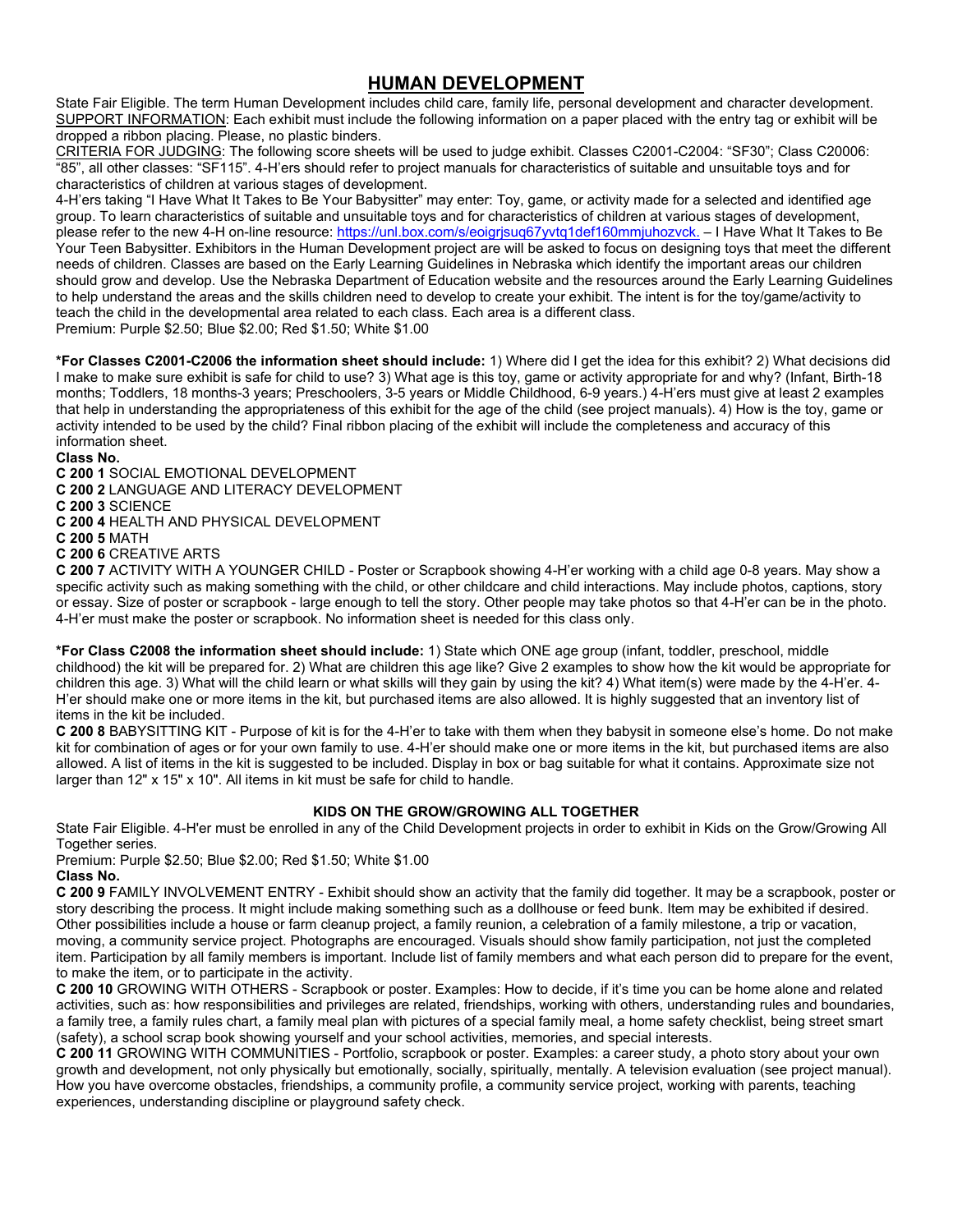# **FIBER ARTS – KNITTING & CROCHETING**

**BEGINNING UNIT**

4-H'er may enter items from 2 of the 3 classes; one per class for the project in which they are enrolled. **Learn to Knit (County Fair Only)**

INFORMATION SHEET NOT NEEDED. Premium: Purple \$2.00; Blue \$1.50; Red \$1.00; White \$1.00 **Class No. X 227 1** SLIPPERS OR SCARF **X 227 2** ACCESSORY FOR THE HOME

**X 227 3** TOY

## **Beginning Crochet (County Fair Only)**

**Class No. X 228 1** WEARABLE ITEM **X 228 2** ACCESSORY FOR THE HOME **X 228 3** TOY

### **MIDDLE/ADVANCE UNIT Knitting (State Fair Eligible)**

INFORMATION SHEET FOR KNITTING. Each knitted exhibit must include the following information on a half sheet of 8 1/2" x 11"

- paper placed with the entry tag or exhibit may be lowered one ribbon placing.
	- 1. What was your goal(s) in making this exhibit (Example: Learn how to block a garment or learn how to use two different yarn(s)
	- 2. What steps did you take as you worked toward your goal(s)?
	- 3. What were the most important things you learned as you worked toward your goal(s)?
	- 4. Gauge-Number of rows per inch; number of stitches per inch.
	- 5. Size of needles.
	- 6. Kind of yarn weight and fiber content.
	- 7. Names of stitches used.
	- 8. Copy of directions.

Premium: Purple \$3.00; Blue \$2.50; Red \$2.00; White \$1.50

## **Class No.**

**C 225 1** LEVEL 2 KNITTED CLOTHING (Garment eligible for State Fair Fashion Show) - Knitted garment using basic stitches [including: Knit (K), Purl (P), Slip Knit Pass Over (SKPO), Knit Two Together (K2tog), Yarn Over (yo)] to form patterns **C 225 2** LEVEL 2 KNITTED HOME ENVIRONMENT ITEM - Knitted Item using basic stitches [including: Knit (K), Purl (P), Slip Knit Pass Over (SKPO), Knit Two Together (K2tog), Yarn Over (yo)] to form patterns.

**C 225 3** ARM OR FINGER KNITTED ITEM (Clothing or Home Environment Item)

**C 225 4** LOOM KNITTED ITEM (Clothing or Home Environment Item)

**C 225 5** LEVEL 3 KNITTED CLOTHING (Garment eligible for State Fair Fashion Show) - Knitted garment made by using stitches learned in Level 2 while advancing to circular knitting, double pointed needle knitting, knitting with multiple pattern stitches, and changing colors throughout the garment such as argyle knitting and chart knitting.

**C 225 6** LEVEL 3 KNITTED HOME ENVIRONMENT ITEM - Knitted item made by using stitches learned in Level 2 while advancing to circular knitting, double pointed needle knitting, knitting with multiple pattern stitches, and changing colors throughout the garment such as argyle knitting and chart knitting.

**C 225 7** LEVEL 3 MACHINE KNITTING

## **MIDDLE/ADVANCE UNIT**

## **Crochet (State Fair Eligible)**

INFORMATION SHEET FOR CROCHET. Each crocheted exhibit must include the following information on a half sheet of 8 1/2" x 11" paper placed with the entry tag or exhibit may be lowered one ribbon placing.

- 1. What was your goal(s) in making this exhibit (Example: Learn how to block a garment or learn how to use two different yarn(s).
- 2. What steps did you take as you worked toward your goal(s)?
- 3. What were the most important things you learned as you worked toward your goal(s)?
- 4. Gauge and size of hook.
- 5. Kind of yarn weight and fiber content or other material used.
- 6. Names of stitches used.
- 7. Copy of directions.

Premium: Purple \$3.00; Blue \$2.50; Red \$2.00; White \$1.50

## **Class No.**

**C 226 1** LEVEL 2 CROCHETED CLOTHING (Garment eligible for State Fair Fashion Show) - Crochet garment using basic stitches [including: chain, single, double, half-double, treble] to form patterns

**C 226 2** LEVEL 2 CROCHETED HOME ENVIRONMENT ITEM - Crochet item using basic stitches [including: chain, single, double, half-double, treble] to form patterns

**C 226 3** LEVEL 3 CROCHETED CLOTHING (Garment eligible for State Fair Fashion Show) - Crochet garment using stitches learned in Level 2 while advancing to use afghan stitch, broomstick lace, hairpin lace, design motifs, and multiple pattern stitches.

**C 226 4** LEVEL 3 CROCHETED HOME ENVIRONMENT ITEM - Crochet item using stitches learned in Level 2 while advancing to use afghan stitch, broomstick lace, hairpin lace, design motifs, and multiple pattern stitches.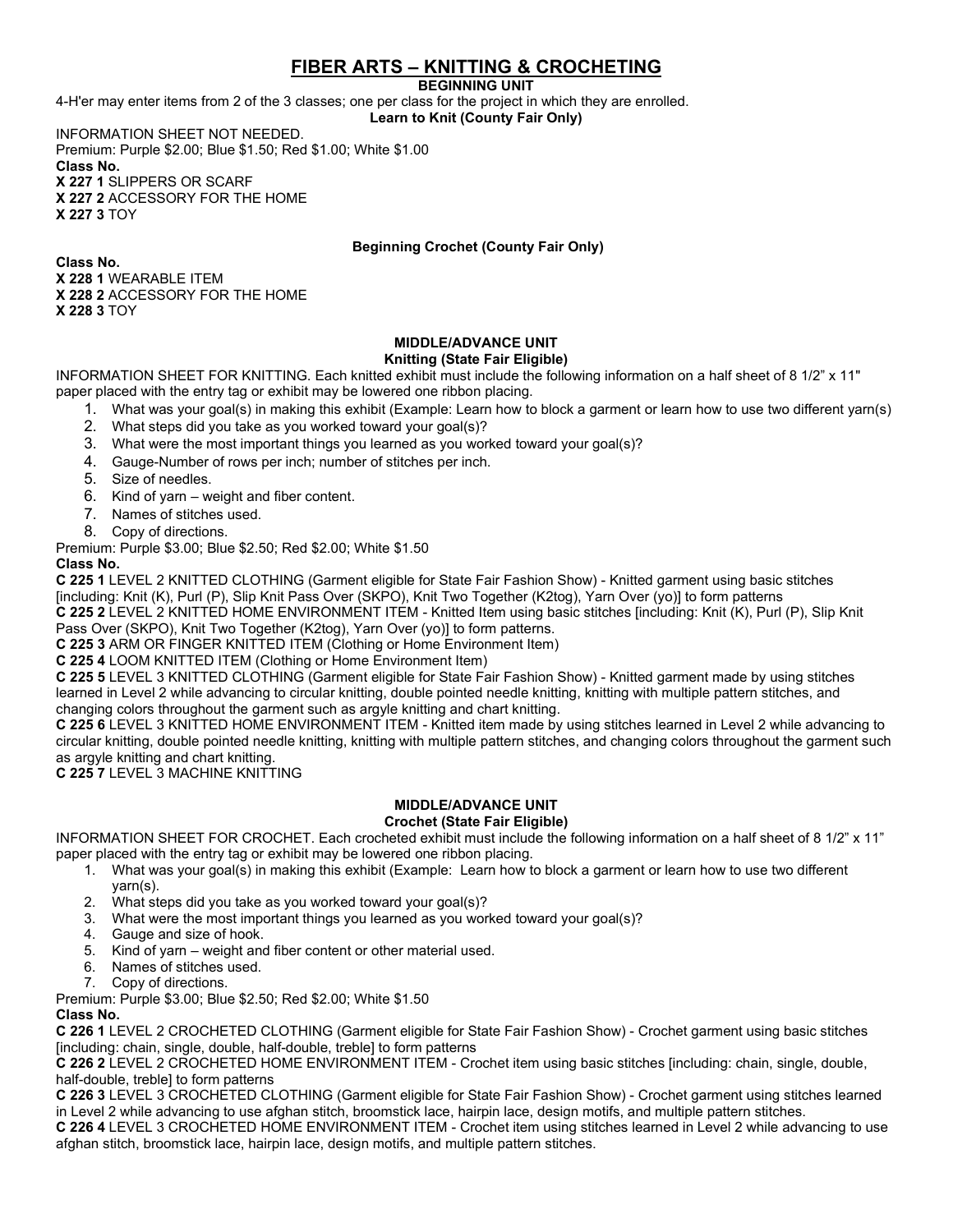# **CLOTHING CONSTRUCTION**

4-H'ers may exhibit the number of entries per class as stated in each. The same entry may not be entered in more than one class. Entries must be items constructed for the 4-H project in which the member is enrolled. Check the Construction Skills Checklist in the member's manual for acceptable construction skills and acceptable fabrics for the project in which member is enrolled. Sewing units are progressive in skills and 4-H'ers should not go back a unit once they have moved up to the next level unit.

**Entry Tags:** Entry tag placement: as you look at the garment place the entry tag on the right side of the garment and the hook of the hanger to the left. **Identification Labels:** Each item entered as a clothing, knitting or crochet exhibit must have a label attached stating: County, Exhibitor's name and age, project name and class in which garment is entered, and the number of years enrolled in the project exhibited. **Wool entries must have the fiber content listed on the identification label.** *Attach a label on every component of the outfit using safety pins or by basting.* Not responsible for unlabeled items. **Preparation Of Exhibits:** Please bring all wearable exhibits on wire hangers or hangers with a swivel hook ONLY. All exhibits not suitable for hanging should be entered in a self-sealing plastic bag. Wool garments and garments with narrow straps hang better on other hangers, i.e., wooden or notched plastic hangers. As you look at the garment, place the hook of the hanger to the left. Use safety pins to fasten skirts, shorts, and pants to hangers. Each piece should be entered on its own hanger. *If more than one hanger is used for an entry, fasten hangers belonging to one exhibit together with twist ties or rubber bands.* 

## **Beyond the Needle (County Fair Only)**

4-H'er must show some of their own original creativity. One entry per member in own age group. Premium: Purple \$2.50; Blue \$2.00; Red \$1.50; White \$1.00 **Class No.**

**X 900 1** BEGINNING EMBELLISHED GARMENT - Create a garment using beginning techniques as defined in the project manual. Designs are the original idea of the 4-Her using the elements and principles of design to make an original statement. **X 900 2** BEGINNING TEXTILE CLOTHING ACCESSORY - Accessory is constructed and/or decorated using techniques as defined in

the project manual. Entry examples include: hats, bags, scarves, gloves, aprons, etc.

## **BEGINNING UNIT**

## **STEAM 1: Fundamentals (County Fair Only)**

Exhibits will be simple articles requiring minimal skills. Follow suggested skills in project manual. May exhibit one item per class. 4-H'ers who have enrolled in or completed STEAM Clothing 2 project are not eligible to exhibit in STEAM Clothing 1. Premium: Purple \$3.00; Blue \$2.50; Red \$2.00; White \$1.50

**Class No.**

**X 900 3** CLOTHING PORTFOLIO - Complete at least three different samples/activities from Chapter 2 OR Chapter 3 of the project manual. The Portfolio should be placed in an 8 1/2 x 11", 3 ring binder. Include an appropriate cover, dividers, and table of contents. (Additional pages can be added each year but should be dated.) See pages 9-10 for portfolio formatting.

**X 900 4** SEWING KIT - Include a list of sewing notions and purpose for each included. (pg. 12-17 in project manual)

**X 900 5** FABRIC TEXTILE SCRAPBOOK - Must include at least 5 different textile samples. Use Textile Information Cards template on page 41 in project manual to identify fabric swatches. Completed textile cards should be placed in an 8 ½ x 11", 3 ring binder. Include an appropriate cover. See project manual for fabric suggestions.

**X 900 6** WHAT'S THE DIFFERENCE - 4-H members enrolled in STEAM Clothing 1 may enter an exhibit (not to exceed 22" x 30") a notebook, poster, small display sharing a project comparison and price point. See project manual, page 118-119. Exhibits should include pictures NO actual pillows.

**X 900 7** CLOTHING SERVICE PROJECT - Can include pillows or pillow cases but are not limited to these examples. Exhibit (not to exceed 22" x 30") a notebook, poster, small display sharing information you generated in the project activity, page 124 and 125 of manual.

## **STEAM 1: Beginning Sewing Exhibits (County Fair Only)**

4-H'er may enter only in 3 of the following classes. Exhibits must be made from medium weight woven fabrics that will sew and press smoothly, flannel/fleece is acceptable. Sold color fabrics or those having an overall print are acceptable. NO PLAIDS, STRIPES, NAPPED or JERSEY KNIT. Patterns should be simple without darts, set-in sleeves, and collars. Raglan and kimono sleeves are acceptable.

Premium: Purple \$2.00; Blue \$1.50; Red \$1.25; White \$1.00

**Class No.**

**X 900 8** PINCUSHION

**X 900 9** PILLOWCASE

**X 900 10** SIMPLE PILLOW - No larger than 18" x 18"

**X 900 11** BAG/PURSE

**X 900 12** SIMPLE TOP

**X 900 13** SIMPLE BOTTOM - pants, shorts, or skirt

**X 900 14** SIMPLE DRESS

**X 900 15** OTHER - Using skills learned in project manual. (apron, vest, etc.)

**X 900 16** UPCYCLED SIMPLE GARMENT - The original used item must be redesigned (not just decorated) in some way to create a new wearable piece of clothing. A "before" picture and a description of the redesign process must accompany the entry or it will be disqualified.

**X 900 17** UPCYCLED ACCESSORY - A wearable accessory made from a used item. The item used must be changed in some way in the "redesign" process. A "before" picture and description of the redesign process must accompany the entry or it will be disqualified.

#### **GENERAL CLOTHING Sewing Exhibits (State Fair Eligible)**

4-H members in all skill levels may exhibit in this area.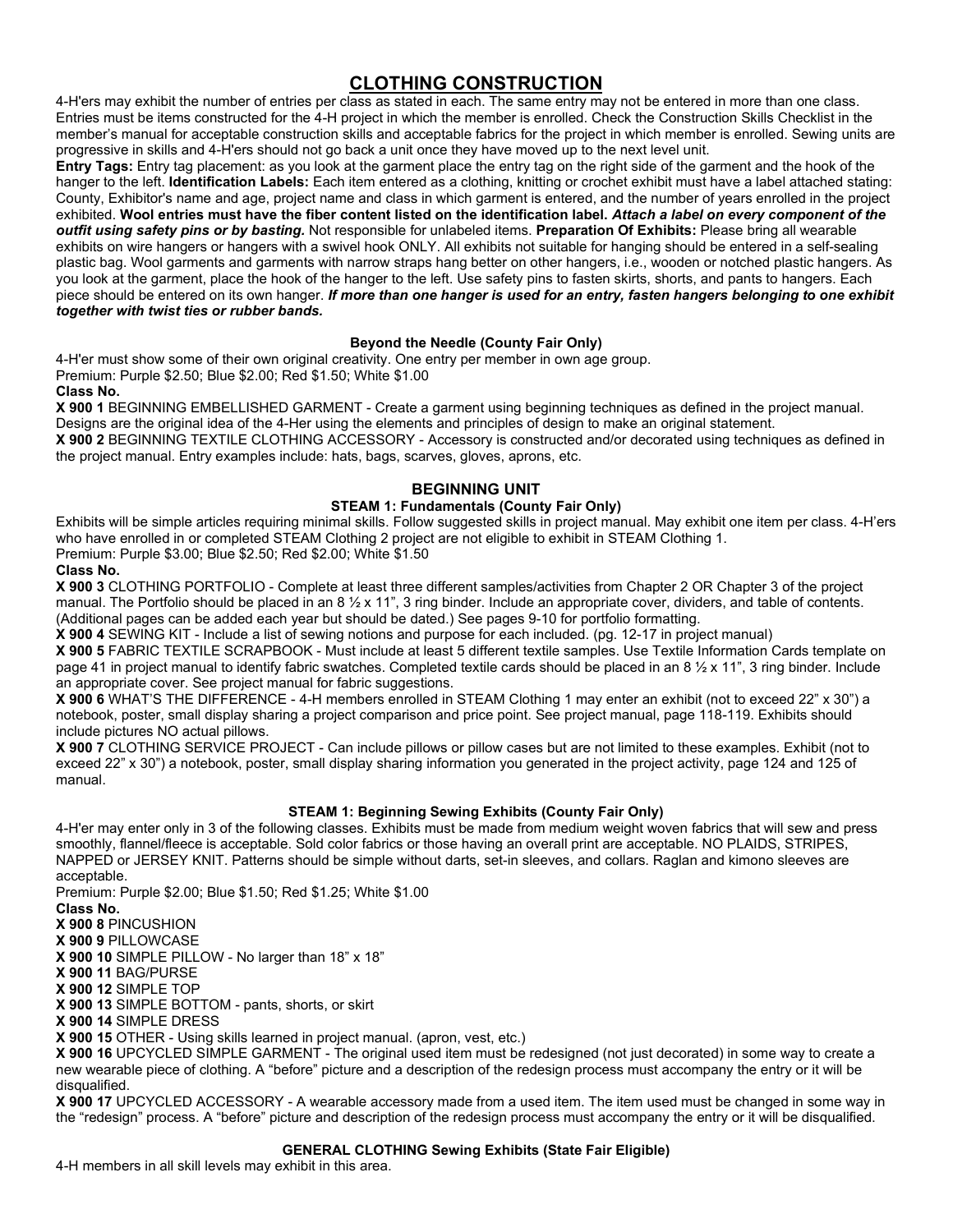Premium: Purple \$3.00; Blue \$2.50; Red \$2.00; White \$1.50

**C 220 1** CLOTHING PORTFOLIO - Complete at least four different samples/activities from Chapters 2, 3 OR 4 of the project manual. The Portfolio should be placed in an 8 1/2 x 11, 3 ring binder. Include an appropriate cover. Portfolio should build upon itself each year (additional pages can be added each year, but should be dated.) See pages 9-11 in STEAM Clothing 2: Simply Sewing project manual for portfolio formatting.

**C 220 2** TEXTILE SCIENCE SCRAPBOOK - Must include at least 10 different textile samples. Use Textile Information Cards template on page 39 in STEAM Clothing 2: Simply Sewing project manual to identify fabric swatches. Completed textile cards should be placed in an 8 1/2 x 11, 3 ring binder. Include an appropriate cover. Textile Science Scrapbook should build upon itself each year (additional pages can be added each year, but should be dated). See project manual for fabric suggestions.

**C 220 3** SEWING FOR PROFIT - Using page 161-167 in the STEAM Clothing 2: Simply Sewing project manual, display what products you posted online and analyze the cost of goods purchased to determine the appropriate selling price for your product. The Exhibit may be a notebook, poster, or small display. Exhibits should not exceed 22" x 30".

### **Beyond the Needle (State Fair Eligible)**

4-H members in all skills levels may exhibit in this area. 4-H'er must show their own original creativity.

Premium: Purple \$3.50; Blue \$3.00; Red \$2.50; White \$2.00

#### **Class No.**

**C 221 1** DESIGN PORTFOLIO - A Portfolio consisting of at least three design samples or activities. Refer to the project manual for activity ideas. The Portfolio should be placed in an 8 1/2 x 11, 3 ring binder. Include an appropriate cover. (Additional pages can be added each year but should be dated.) See pages 14-16 for portfolio formatting.

**C 221 2** COLOR WHEEL - Create your own color wheel, complimentary color bar or color scheme using pages 27-39 in the project manual. The Exhibit may be a notebook, poster, or small display. Exhibits should not exceed 22" x 30".

**C 221 3** EMBELLISHED GARMENT WITH ORIGINAL DESIGN - Create a garment using intermediate or advanced techniques as defined in the project manual. Designs are the original idea of the 4-Her using the elements and principles of design to make an original statement.

**C 221 4** ORIGINAL DESIGNED FABRIC YARDAGE - Fabric yardage is designed using techniques such as those found in the manual. Other embellishments may be added. Exhibit consists of at least one yard of finished fabric. Include information on how the fabric was designed – describe the process and materials used and how the fabric will be used. If additional information is not included, exhibit will be lowered one ribbon placing.

**C 221 5** ITEM CONSTRUCTED FROM ORIGINAL DESIGNED FABRIC - Fabric yardage is designed first, then a garment is constructed from that fabric. Other embellishments may be added. Include information on how the fabric was designed – describe the process and materials used. If additional information is not included, exhibit will be lowered one ribbon placing.(Only garments are eligible for State Fair Fashion Show.)

**C 221 6** TEXTILE ARTS GARMENT OR ACCESSORY - Garment or accessory constructed using new unconventional materials. Examples: rubber bands, plastic, duct tape. A description of the design process **must** accompany the entry.

**C 221 7** BEGINNING FASHION ACCESSORY (Not eligible for State Fair Fashion Show) - An accessory designed and/or constructed using elements and principles of design and basic skills; can be textile or non-textile based. Example: shoes, strung bracelet/necklace, wire wrapping, scarves, flip flops, design on tennis shoes, and etc. A description of the design process must accompany the entry. If additional information is not included, exhibit will be lowered one ribbon placing.

**C 221 8** ADVANCED FASHION ACCESSORY (Not eligible for State Fair Fashion Show) - An accessory designed and/or constructed using elements and principles of design and advanced skills; can be textile or non-textile based. Example: peyote stitch, bead embroidery, advanced design on tennis shoes, metal stamping, riveting, resin, and etc. A description of the design process must

accompany the entry. If additional information is not included, exhibit will be lowered one ribbon placing. **C 221 9** WEARABLE TECHNOLOGY GARMENT (Eligible for State Fair Fashion Show) - Technology is integrated into the garment in some way (For example: LEDs, charging capabilities, sensors, and etc.)

**C 221 10** WEARABLE TECHNOLOGY ACCESSORY (Not eligible for State Fair Fashion Show) - An accessory constructed integrating technology into the accessory (For example: Charging Backpack, Fitness Tracker, and etc.)

## **MIDDLE UNIT**

## **STEAM 2: Simply Sewing (State Fair Eligible)**

Exhibits entered in this project must reflect at least one new skill learned from this manual (see project manual skill level list). Garments as listed below may be made from any woven or knit fabric appropriate to the garment's design and should demonstrate sewing skills beyond STEAM Clothing 1.

Premium: Purple \$3.50; Blue \$3.00; Red \$2.50; White \$2.00

## **Class No.**

**C 222 1** DESIGN BASICS, UNDERSTANDING DESIGN PRINCIPLES - 4-H members enrolled in STEAM Clothing 2 may enter an exhibit sharing a learning experience from pages 17-20 in the project manual. Include answers to questions found on page 20 of the manual. The Exhibit may be a notebook, poster, or small display. Exhibits should not exceed 22" x 30".

**C 222 2** PRESSING MATTERS - 4-H Members enrolled in STEAM Clothing 2 may enter a ham or sleeve roll from pages 21-25 in the project manual. Exhibit should include answers to lesson questions that are most appropriate to include.

**C 222 3** UPCYCLED GARMENT (Not eligible for State Fair Fashion Show) - Create a garment from used textile based items. The original used item must be redesigned (not just decorated) in some way to create a new wearable piece of clothing. The finished garment must reflect at least one skill learned in this project. A "before" picture and a description of the redesign process must accompany the entry.

**C 222 4** UPCYCLED CLOTHING ACCESSORY (not eligible for State Fair Fashion Show) - A wearable accessory made from a used item. The item used must be changed in some way in the redesign process. The finished accessory must reflect at least one skill learned in this project. A "before" picture and a description of the redesign process must accompany the entry.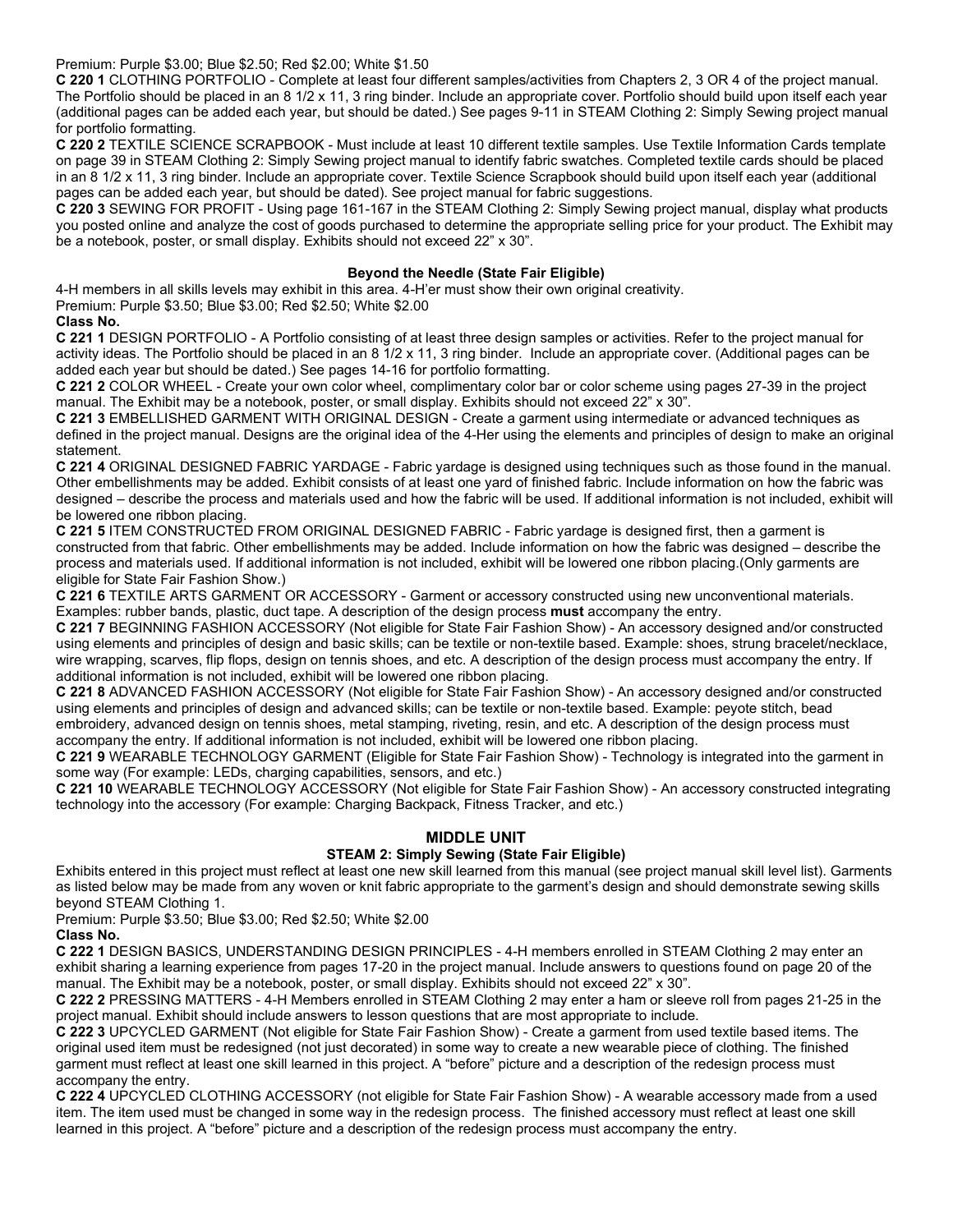**C 222 5** TEXTILE CLOTHING ACCESSORY (not eligible for State Fair Fashion Show) - Textile accessory is constructed using at least one skill learned in this project. Entry examples include: hats, bags, scarves, gloves. No metal, plastic, paper or rubber base items allowed (i.e. barrettes, headbands, flip flops, duct tape, etc.)

**C 222 6** TOP (vest acceptable) (not eligible for State Fair Fashion Show)

**C 222 7** BOTTOM (pants or shorts) (not eligible for State Fair Fashion Show)

**C 222 8** SKIRT (not eligible for State Fair Fashion Show)

**C 222 9** LINED OR UNLINED JACKET (not eligible for State Fair Fashion Show)

**C 222 10** DRESS (not formal wear) (eligible for State Fair Fashion Show)

**C 222 11** ROMPER OR JUMPSUIT (eligible for State Fair Fashion Show)

**C 222 12** TWO-PIECE OUTFIT (eligible for State Fair Fashion Show)

**C 222 13** ALTER YOUR PATTERN (Eligible for State Fair Fashion Show, in the class that best describes the type of garment constructed i.e. Dress, Romper or Jumpsuit, or Two-piece Outfit) - Garment constructed from a significantly altered pattern. Entry must include both the constructed garment and the altered pattern. Include information sheet that describes: 1) how the pattern was altered or changed, 2) why the changes were needed/wanted. Appropriate skills for altering/designing a pattern in STEAM 2 include: moving darts, merging two patterns together, altering a pattern for a woven or knit material, adding a lining).

**C 222 14** GARMENT CONSTRUCTED FROM SUSTAINABLE OR UNCONVENTIONAL [natural or synthetic] FIBERS (Eligible for State Fair Fashion Show, in the class that best describes the type of garment constructed i.e. Dress, Romper or Jumpsuit, or Two piece Outfit) - Fabric/Fibers used in this garment have to be manufactured/purchased, for example: bamboo, banana, corn husk, and recycled fibers. Garments that are constructed out of the unconventional items themselves should be exhibited under Beyond the Needle.

#### **ADVANCE UNIT**

#### **STEAM 3: A Stitch Further (State Fair Eligible)**

Exhibits entered in this project must reflect at least one new skill learned from this manual (see project manual skill level list). Garments as listed may be made from any pattern or any fabric and should demonstrate sewing skills beyond STEAM Clothing 2. Entry consists of complete constructed garments only. **Wool entries must have the fiber content listed on the identification label.** Premium: Purple \$5.00; Blue \$4.00; Red \$3.00; White \$2.00

#### **Class No.**

**C 223 1** UPCYCLED GARMENT (not eligible for State Fair Fashion Show) - Create a garment from used textile based items. The original used item must be redesigned (not just decorated) in some way to create a new wearable piece of clothing. The finished garment must reflect at least one skill learned in this project. A "before" picture and a description of the redesign process must accompany the entry.

**C 223 2** UPCYCLED CLOTHING ACCESSORY (not eligible for State Fair Fashion Show) - A wearable accessory made from a used item. The item used must be changed in some way in the redesign process. The finished accessory must reflect at least one skill learned in this project. A "before" picture and a description of the redesign process must accompany the entry.

**C223 3** TEXTILE CLOTHING ACCESSORY (not eligible for State Fair Fashion Show) - Textile accessory is constructed using at least one skill learned in this project from materials appropriate for STEAM 3. Entry examples include: hats, bags, scarves, gloves. No metal, plastic, paper or rubber base items allowed (i.e. barrettes, headbands, flip flops, duct tape, etc.)

**C 223 4** DRESS OR FORMAL (eligible for State Fair Fashion Show)

**C 223 5** SKIRTED COMBINATION (skirt with shirt, vest or jacket OR jumper and shirt) (eligible for State Fair Fashion Show)

**C 223 6** PANTS OR SHORTS COMBINATION (pants or shorts with shirt, vest or jacket) (eligible for State Fair Fashion Show)

**C 223 7** ROMPER OR JUMPSUIT (eligible for State Fair Fashion Show)

**C 223 8** SPECIALTY WEAR (includes: swim wear, costumes, hunting gear, or chaps) (eligible for State Fair Fashion Show) **C 223 9** LINED OR UNLINED JACKET OR VEST (non-tailored) (eligible for State Fair Fashion Show)

**C 223 10** COAT, BLAZER, SUIT JACKET OR OUTERWEAR - A tailored blazer or suit jacket or coat. Wool entries must have the fiber content listed on the identification label to be considered for the *Make It With Wool* Award. (eligible for State Fair Fashion Show) **C 223 11** ALTER/DESIGN YOUR PATTERN (Eligible for State Fair Fashion Show, in the class that best describes the type of garment constructed i.e. Dress, Romper or Jumpsuit, or Two-piece Outfit) - Garment constructed from a significantly altered pattern. Entry must include both the constructed garment and the altered pattern. *Include information sheet that describes:* 1) how the pattern was altered or changed, 2) why the changes were needed/wanted. Appropriate skills for altering/designing a pattern in STEAM 3 include: moving darts, adding a zipper, merging two patterns together, altering a pattern for a woven or knit material, adding a lining, designing your own pattern)

**C 223 12** GARMENT CONSTRUCTED FROM SUSTAINABLE OR UNCONVENTIONAL [natural or synthetic] FIBERS (eligible for State Fair Fashion Show, in the class that best describes the type of garment constructed i.e. Dress, Romper or Jumpsuit, or Two-piece Outfit) - Fabric/Fibers used in this garment have to be manufactured/purchased, for example: bamboo, banana, corn husk, and recycled fibers. Garments that are constructed out of the unconventional items themselves should be exhibited under Beyond the Needle.

## **CONSUMER MANAGEMENT**

**Shopping in Style** 

Posters should be on 14" x 22" poster board. Three-ring binders should be 8 ½"x 11"x 1". Videos should be less than 5 minutes in length and be able to be played on a PC using Windows Media Player, Real Player, or QuickTime Player. Premium: Purple \$2.50; Blue \$2.00; Red \$1.50; White \$1.00

#### **Ages 10 -13 before January 1st of the current year**

#### **Class No.**

**C 240 1** BEST BUY FOR YOUR BUCK (4-H age 10-13) - Provide details of the best buy you made for your buck this year. Consider building the ultimate wardrobe by adding to this entry each year by dividing it into Year 1, Year 2, Year 3, etc. Put the story in a binder or video, please no posters (see general information above). Do not include *Shopping In Style Fashion Show Information Sheet* in this entry. Although both entries do share some information, there are differences in content and format of this class. Provide details about wardrobe inventory which indicates why you selected the garment you did, clothing budget, cost of garment and a conclusion or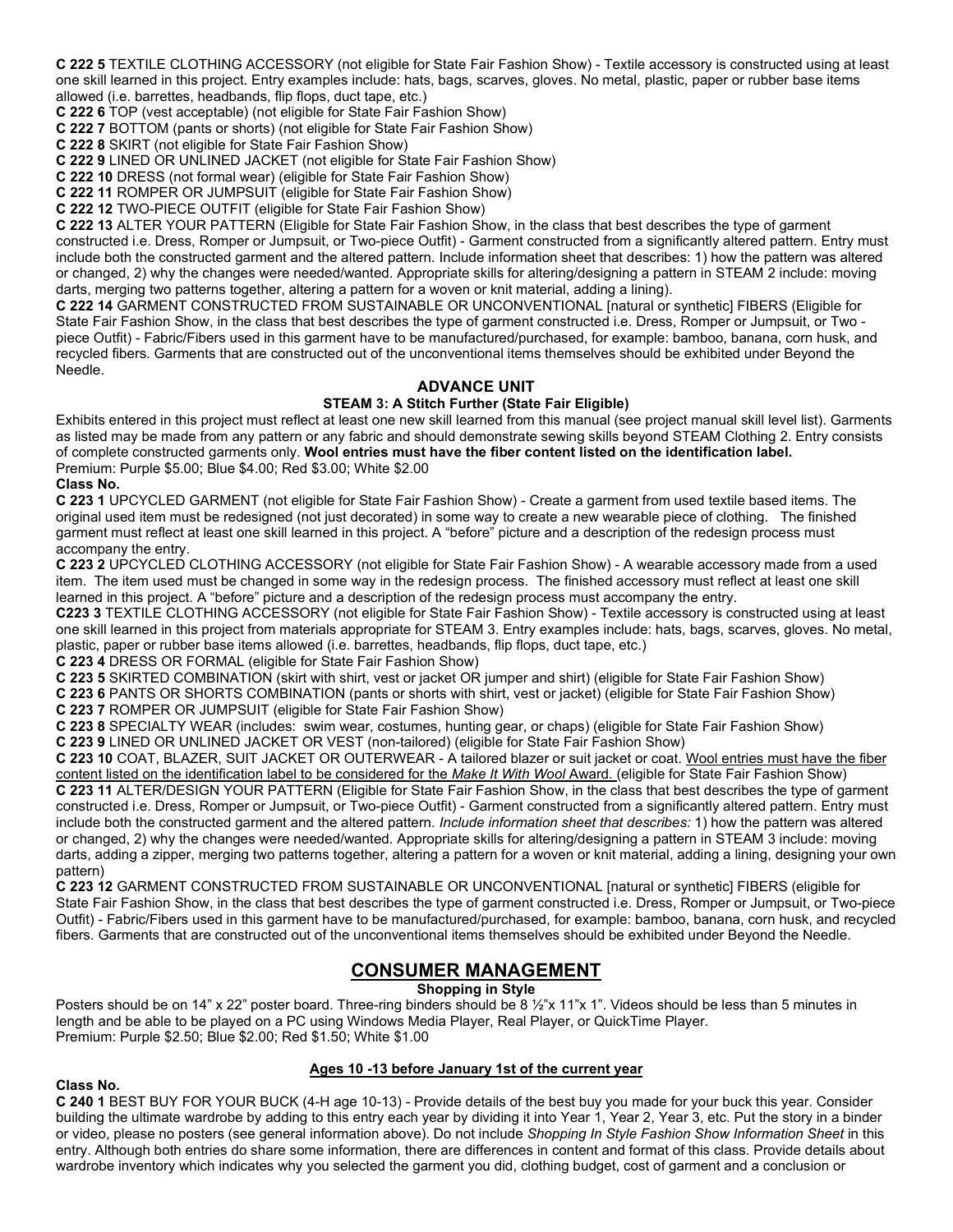summary statement(s) stating your final comments on why you selected your "best buy for your buck." Provide 3 color photos of you wearing the garment (front, side, back views).

## **Ages 14 -18 before January 1st of the current year**

**C 240 2** BEST BUY FOR YOUR BUCK (4-H age 14-18) - Provide details of the best buy you made for your buck this year. Consider building the ultimate wardrobe by adding to this entry each year by dividing it into Year 1, Year 2, Year 3, etc. Put the story in a binder or video, please no posters (see general information above). Do not include *Shopping In Style Fashion Show Information Sheet* in this entry. Although both entries do share some information, there are differences in content and format of this class. Suggested for Ages 14-18. Provide details listed for those ages 10-13 plus include body shape discussion, construction quality details, design features that affected your selection, cost per wearing, care of garment, and a conclusion or summary statement(s) stating your final comments on why you selected your "best buy for your buck". Provide 3 color photos of you wearing the garment (front, side, back views).

**C 240 3** REVIVE YOUR WARDROBE - Take at least two items in your wardrobe that still fit but that you don't wear anymore and pair them with new garment or garments to make them wearable once again. Create a photo story which includes before and after photos and a description of what was done. Put in a binder, poster, or video (see general information).

**C 240 4** SHOW ME YOUR COLORS - Select 6-8 color photos of you wearing different colors. Half should be what you consider to be good personal color choices and half should be poor personal color choices. Write a brief explanation with each photo describing your selections. Refer to the manual page 23 for more information. Entry should be a poster (see general information).

**C 240 5** CLOTHING 1ST AID KIT - Refer to page 73 of the manual and complete a clothing first aid kit. Include a list of items in the kit and brief discussion of why each was included. Put in appropriately sized box or tote with a lid. No larger than a shoe box.

**C 240 6** MIX, MATCH, & MULTIPLY - Using this concept from page 32 of the manual take at least 5 pieces of clothing and create new outfits. Use your imagination to show various looks (i.e. on a clothes line, in a tree, on a mannequin). Include a brief discussion of each outfit which demonstrates what you have learned by completing this entry. Entry can be a binder, poster, or video (see general information).

#### **My Financial Future (State Fair Eligible)**

Entries should be typed and then attached to a piece of colored card stock or colored poster board (limit the size of the poster board or card stock to 14" x 22" or smaller). You may use the front and back of the poster board. Reference 4-H Curriculum: My Financial Future: Beginner and Advanced Notebooks

#### **Class No.**

**C 247 1** FINANCIAL GOALS - Write 3 SMART financial goals for yourself (one should be short term, one intermediate, and one long term.) Explain how you intend to reach each goal you set.

**C 247 2** INCOME INVENTORY - Using page 13 as a guideline, list sources and amounts of income you earn/receive over a six month period. Answer the following questions: What were your income sources? Were there any steady income sources? What did you do with the income you received? Include your income inventory in the exhibit.

**C 247 3** TRACKING EXPENSES - Use an app or chart like the one on page 17 to track your spending over 2 months. Answer the following questions: What did you spend most of your money on? What did you learn about your spending habits? Will you make any changes in your spending based upon what you learned? Why or why not? Include your chart in your exhibit.

**C 247 4** MONEY PERSONALITY PROFILE - Complete the money personality profile found on pages 21-22. Answer the following questions: What is your money personality? How does your money personality affect the way you spend/save money? Have a friend or family member complete the money personality profile. Compare and contrast (how are you alike how are you different) your money personality profile with theirs.

**C 247 5** WHAT DOES IT REALLY COST - Complete Activity 8 "What Does It Really Cost?" on pages 39-40.

**C 247 6** MY WORK; MY FUTURE - Interview three adults in your life about their careers or jobs using the questions on page 51 and record these answers. In addition, answer the following questions on your display. What did you find most interesting about these jobs? Were there any positions you might want to pursue as your career? Why/Why not? What careers interest you at this point in your life? What are three steps you need to do now to prepare for this career?

**C 247 7** INTERVIEW - Interview someone who is paid a salary; someone who is paid a commission; and someone who is paid an hourly wage. Have them answer the following questions plus any additional questions you may have. 1) What are some benefits of receiving your pay the way you do (salary, commission, or hourly wage? 2) What are some negative outcomes for getting paid the way you do? 3) Does your pay keep pace with inflation? Why do you think this? 4) Summarize: Based upon your interviews which payment method would suit you the best? Discuss your answer.

**C 247 8** THE COST OF NOT BANKING - Type your answers to the questions about Elliot on page 50.

**C 247 9** EVALUATING INVESTMENT ALTERNATIVES - Complete the case study of Jorge on page 64. Answer all three questions found at the bottom of the page.

**C 247 10** UNDERSTANDING CREDIT SCORES - Watch the video and read the resource listed on page 71. Answer the following questions. 1) Name 3 prudent actions that can reduce a credit card balance. 2) What are the main factors that drive the cost of credit? 3) List one personal financial goal that you could use credit or collateral to purchase. Discuss possible consequences that might happen with improper use of credit for your purchase.

**C 247 11** YOU BE THE TEACHER - Create an activity, story board, game or display that would teach another youth about "Key Terms" listed on page 62. Activity/display must include at least five (5) of the terms.

## **MODELING/FASHION SHOW**

The 4-H Fashion Show is an opportunity for youth to showcase their clothing construction and consumer management skills. Construction garment exhibitors are judged on fit, construction, poise, and overall look of the garment on the individual. Shopping In Style exhibitors are judged on garment fit, the overall look of the outfit, and poise, as well as record keeping skills in the written report.

A resource called "4-H Fashion Show" manual is available at the Extension Office. For Beginning, Middle and Advance Clothing units, modeling narration forms must be turned in at judging check-in. See 4-H Entry Schedule for dates and times. Call backs will be held for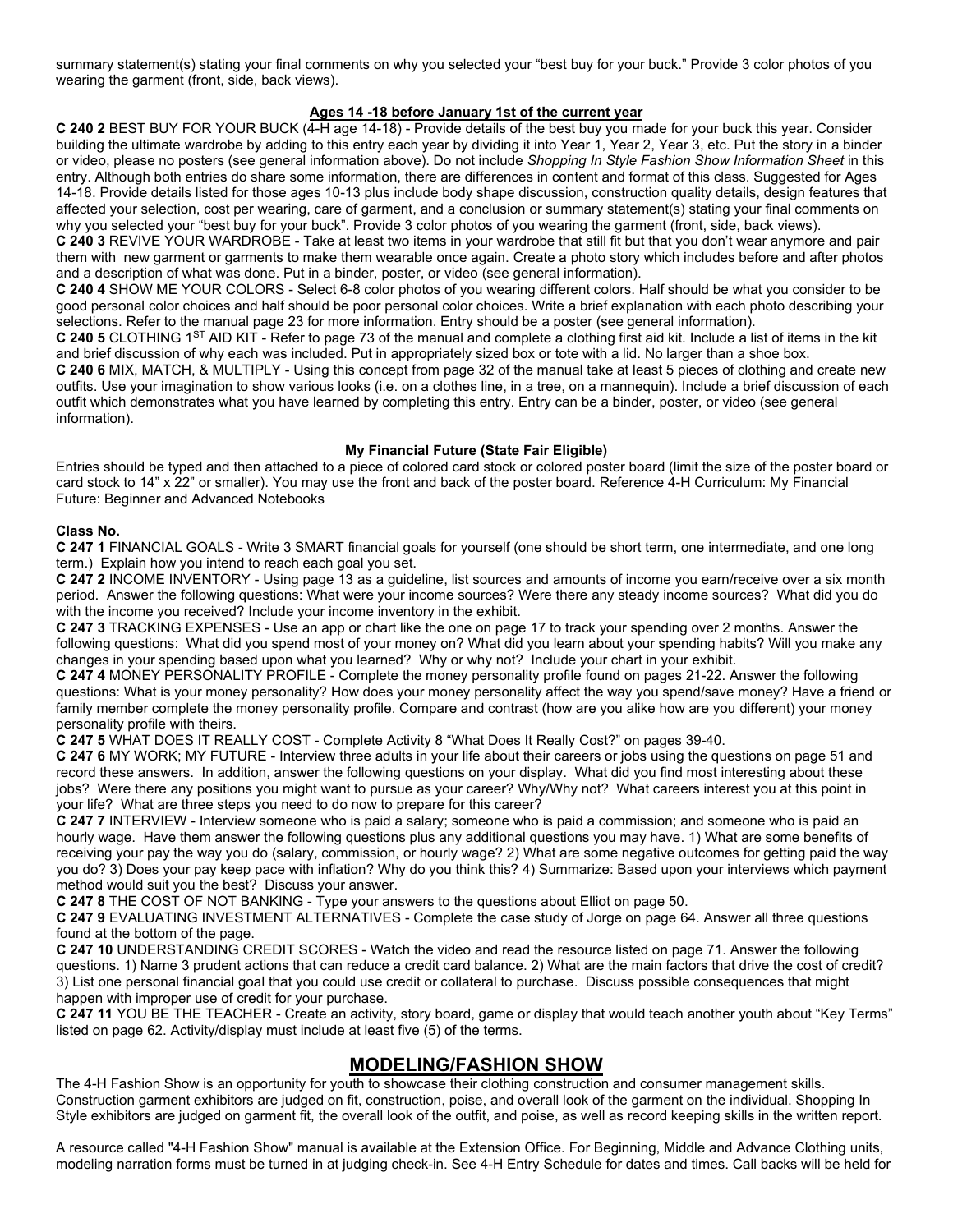Middle, Advance and Shopping In Style participants. See 4-H Entry Schedule for more information. 4-H'ers who model for a judge must also follow through with a judging interview for construction (except for Shopping In Style project) to receive their ribbon and premium for either entry. **4-H'ers must attend and participate in the Public Fashion Show to receive their ribbon.** 4-H'er must turn 10 years of age in current year to be eligible to participate in State Fair contests where the individual must attend. **Garments should be age appropriate.**

**CLOVER KIDS:** 4-H'ers exhibiting in "STITCH IT UP: AN INTRODUCTION TO 4-H CLOTHING may participate by modeling a decorated t-shirt. Modeling narration forms for Clover Kids must be turned in with their decorated t-shirt on Clover Kid check-in day.

**NOTE:** Top modeling awards will only be awarded to 4-H'ers who themselves model their constructed/purchased items.

**NOTE:** 4-H'ers may model up to two entries for modeling judging, but must choose one entry for the public fashion show. This may be a combined entry for the public fashion show. For example, if a 4-H'er models a simple pull on pair of pants and a simple pull on shirt for modeling judging, they may combine the two entries for the public fashion show for a complete outfit. Submit additional fashion show narration forms if necessary for the public fashion show.

#### **CLOVER KID STITCH IT UP (County Fair Only)**

Premium: Participation Ribbon Only **Class No. X 410 99** DECORATED T-SHIRT - From Clover Kid Department

# **CLOTHING PROJECTS**

**BEGINING UNIT - STEAM 1 (County Fair Only)**

4-H'er may model TWO entries providing they are enrolled in the project. Premium: Purple \$2.50; Blue \$2.00; Red \$1.50; White \$1.00 **Class No. X 410 1** PINCUSHION **X 410 2** PILLOWCASE **X 410 3** SIMPLE PILLOW **X 410 4** BAG/PURSE **X 410 5** SIMPLE TOP **X 410 7** SIMPLE BOTTOM **X 410 9** SIMPLE DRESS **X 410 10** OTHER - Using skills learned in project manual. (examples: apron, vest) **X 410 11** UPCYCLED SIMPLE GARMENT **X 410 12** UPCYCLED ACCESSORY

## **BEGINING UNIT – BEYOND THE NEEDLE (County Fair Only)**

**X 410 13** BEGINNING EMBELLISHED GARMENT

**X 410 14** BEGINNING TEXTILE CLOTHING ACCESSORY

**X 410 15** SECOND GARMENT to be modeled.

## **MIDDLE UNIT – STEAM 2 (State Fair Eligible)**

4-H'er may model TWO outfits for modeling judging in this unit. 4-H'ers who have enrolled in or who have completed STEAM Clothing 3 projects are not eligible to enter STEAM Clothing 2. They must be from TWO different classes. Nightwear, flannel lounging pants or any other type of loungewear can NOT be modeled.

Premium: Purple \$5.00; Blue \$4.00; Red \$3.00; White \$2.00

**C 410 30** MODELED CONSTRUCTED STEAM 2 CLOTHING GARMENT(S) - Possible types of garments include: Dress; OR Romper or Jumpsuit; OR two piece outfit combination (skirt with top, vest, or lined or unlined jacket); Jumper and Top; OR Pants or Shorts Outfit (pants or shorts with top, vest or lined or unlined jacket). A purchased top can be worn to complete a skirt, pants, or shorts outfit with a vest or lined/unlined jacket.

**X 410 35** SECOND GARMENT to be modeled from C 222 3 – C 222 14

## **ADVANCED UNIT – STEAM 3 (State Fair Eligible)**

4-H'er may model TWO outfits for modeling judging in this unit. Entries must be complete wearable outfits unless entry is a non-tailored coat or outerwear jacket. Nightwear, flannel lounging pants or any other type of loungewear can NOT be modeled. Premium: Purple \$6.00; Blue \$5.00; Red \$4.00; White \$3.00

## **Class No.**

**C 410 40** MODELED CONSTRUCTED STEAM 3 GARMENT(S) - Possible types of garments include: Dress or Formal or Skirted Outfit combination (skirt with top, vest or lined or unlined jacket OR jumper and shirt - must have sewn two pieces); OR Jumper and Shirt (must have sewn both pieces) [A purchased top can be worn to complete a vest or jacket outfit with a skirt, pants or shorts.] ; OR Pants or Shorts Outfit combination (pants or shorts with top, vest or lined or unlined jacket); OR Romper or Jumpsuit; OR Specialty Wear (swim wear, costumes, western wear-chaps, chinks, or riding attire); OR Non-Tailored Jacket (additional pieces with jacket or coat may either be constructed or purchased) OR Tailored Blazer, Suit Jacket or Coat (additional pieces with blazer, jacket or coat may either be constructed or purchased). Nightwear and Loungewear can NOT be modeled. **X 410 45** SECOND GARMENT to be modeled from C 223 1- C 223 12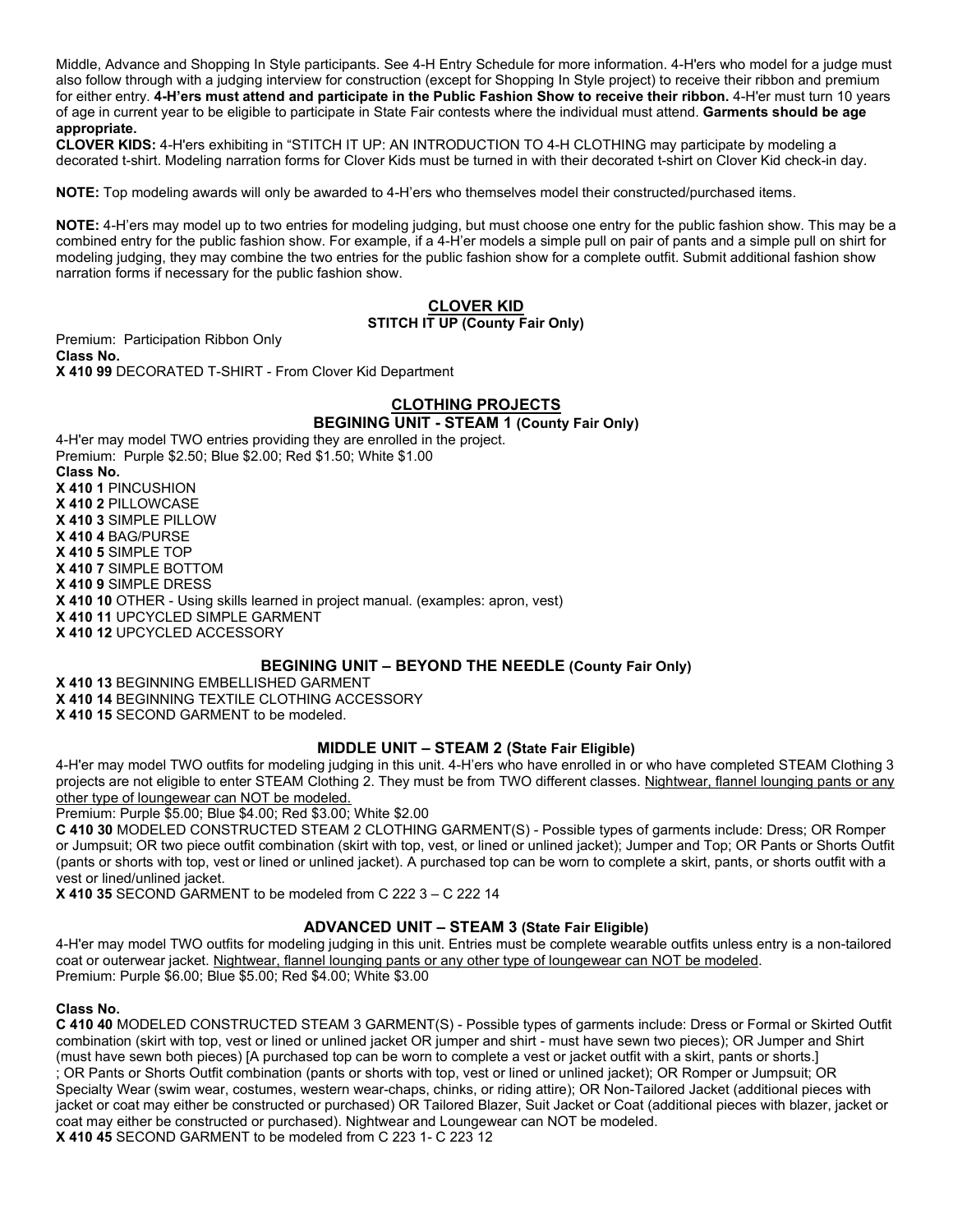## **MIDDLE/ADVANCE UNIT – BEYOND THE NEEDLE (State Fair Eligible)**

4-H'er may model TWO outfits for modeling judging in this unit. Entry MUST be a complete wearable outfit. Accessories may be purchased. 4-H members who have enrolled in or who have completed Sewing For You or Tailoring projects are not eligible. A purchased top can be worn to complete a vest or jacket outfit with a skirt, pants or shorts. Nightwear, flannel lounging pants or any other type of loungewear can NOT be modeled.

Premium: Purple \$3.50; Blue \$3.00; Red \$2.50; White \$2.00

**Class No.**

**C 410 10** MODELED BEYOND THE NEEDLE EMBELLISHED GARMENT(S) WITH AN ORIGINAL DESIGN - Garment is created using intermediate or advanced technologies as defined in the project manual. Designs are the original idea of the 4-H'er using the elements and principles of design to make an original statement.

**C 410 15** MODELED BEYOND THE NEEDLE GARMENT CONSTRUCTED FROM ORIGINAL DESIGNED FABRIC - Fabric yardage is designed first, then a garment is constructed from that fabric. Other embellishments may be added.

**C 410 20** MODELED BEYOND THE NEEDLE TEXTILE ARTS GARMENT(S) - Garment is constructed using new unconventional materials. Examples: rubber bands, plastic, duct tape.

**C 410 25** MODELED BEYOND THE NEEDLE WEARABLE TECHNOLOGY GARMENT – Garment has integrated technology into its design.

**X 410 25** SECOND GARMENT to be modeled from C 221 5 - C221 10

## **FIBER ARTS**

#### **Middle/Advance Knitting & Crocheting Level 2 or 3 (State Fair Eligible)**

Premium: Purple \$4.00; Blue \$3.00; Red \$2.00; White \$1.00

**C 410 50** MODELED KNITTED OR CROCHETED CLOTHING LEVEL 2 OR 3 - Knitted garment using pattern stitches such as diamond, block, twist or seed/moss stitches or advanced knitting stitches such as pass slip stitch over, double-pointed needle knitting cable, Turkish, tamerna, plait, germaine, feather and fan or knitting with one or more patterns such as Aran or Fair Isle. Crocheted garment using pattern stitches such as texture, shell, cluster, or mesh stitches or advance crochet stitches such as afghan, broomstick, hairpin lace, design motifs or pattern stitches. Garment needs to be a complete outfit as in a dress, coat or two piece ensemble (bottom and top).

**X 410 55** SECOND GARMENT to be modeled from C 225 3, C 225 4, C 225 5, C 226 1, C 226 3

## **CONSUMER MANAGEMENT**

## **\$15 Shopping Challenge – 10 years of age and over as of January 1st (County Fair Only)**

Premium: Purple \$3.00; Blue \$2.50; Red \$2.00; White \$1.50

**X 410 65** \$15 SHOPPING CHALLENGE - Spend no more than \$15 to purchase a complete, wearable outfit (feel free to use accessories and shoes your already own), for a specific occasion, purpose or activity. Entry includes a written report (template available on-line and at the Extension Office). 4-H members enrolled in any clothing or consumer management project are eligible. 4-H'ers may model an outfit in this class, in addition to another outfit (either clothing construction or Shopping in Style) during the Public Fashion Show. This is a Fashion Show only entry, outfit will not be displayed.

## **Shopping In Style - 10 years of age and over as of January 1st (State Fair Eligible)**

Premium: Purple \$4.00; Blue \$3.00; Red \$2.00; White \$1.00 **Class No.**

**C 410 60** MODELED SHOPPING IN STYLE PURCHASED OUTFIT AND WRITTEN REPORT - Participants must be enrolled in Shopping In Style 4-H project to enter. The curriculum is developed and designed for youth ages 10 and older to help them strengthen their consumer skills when purchasing clothing. 4-H'er may enter a purchased outfit for which they have completed a notebook in the Best Buy for Your Buck class in Consumer Management. Participants must model a complete outfit. All pieces of the garment must be purchased.

# **QUILT QUEST**

State Fair Eligible. In Quilt Quest, 4-Hers learn skills as they progress through the project. The least experienced 4-H exhibitor will select fabric, cut, and sew together only squares or rectangles in making the quilt top. They may have additional guidance in piecing the quilt block and layering together the quilt top, inner batting and the quilt bottom. Another person can do the quilting for them. In the Premier class, the 4-H'er has developed skills to be able to do all of the work by himself/herself. This includes pattern and fabric selection, cutting and sewing individual pieces, layering the quilt top/batting/backing together, and quilting. Quilting may be done by hand, by sewing machine or by a commercial-grade quilting machine. After quilting, the 4-Her must finish the quilt by "squaring it up," put binding on the edge, and placing a label on the quilt which provides details about the quilt making process for historical purposes. For all classes, 4-Hers can choose fabrics for the quilt by selecting fabric from fabric bolts. 4-Hers may also use "fabric collections" offered by manufacturers in a particular designer or fabric line. Examples of fabric collections include:

- **Jelly Rolls** are made of (up to) 40 different strips of 2 ½" wide fabric laying on top of one another and rolled up to look like a jelly roll. The fabric is created by one designer or fabric line and compliments each other. In many cases, less skilled 4-Hers find it difficult to cut narrow strips with a rotary cutter and ruler, so this fabric selection may make it easier as they learn.
- **Honey Buns** are made like the Jelly Rolls with 1 ½" strips of fabrics.
- **Layer Cakes** are 10" squares of fabric from a manufactured designer or fabric line with different pieces of fabric "layered" on top of one another to look like a piece of cake.
- **Charm Packs** are made of 5" squares of coordinating fabric and may be tied up with a string or scrap of fabric.
- **Turnover** is a collection of coordinating fabrics that are cut into 6" triangles.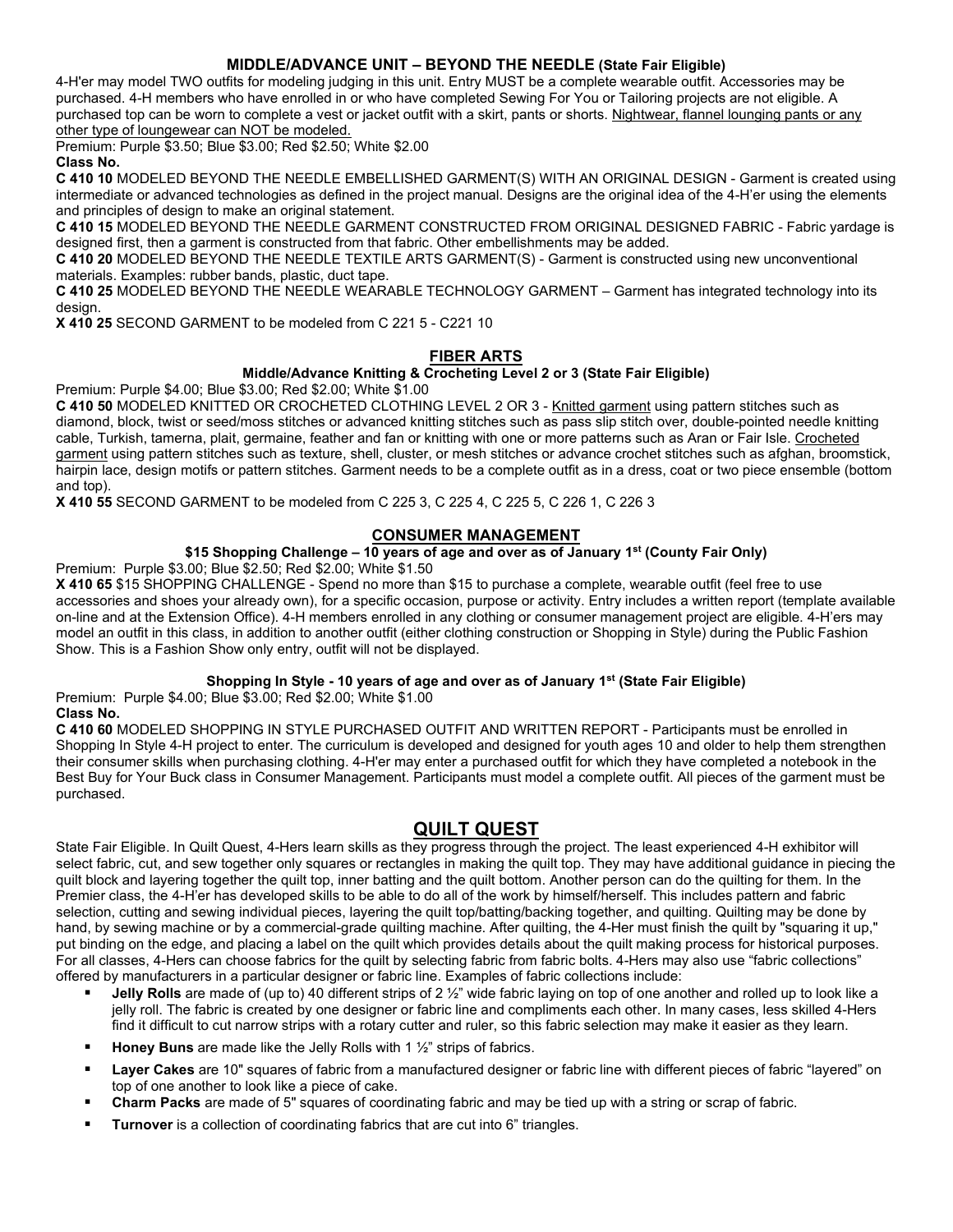- **Fat Quarters** are  $\frac{1}{2}$  yard cuts of fabric which are cut in half to make a rectangle that is approximately 18" x 21". (One half yard of fabric yields 2 fat quarters).The "fat quarter" can be more economical to purchase for a smaller quilt because the purchaser does not have to buy the entire yardage width.
- **Fabric Kit** is a collection of fabrics cut in large pieces to accommodate the requirements of a particular quilt pattern. The 4-Her must cut out all of the smaller squares, rectangles, etc. to make the quilt top according to the pattern directions.

After fabric selection, youth can use a variety tools for cutting the fabric and completing the quilt. Cutting into pattern pieces may include hand roller die cutting machines that cut particular shapes which can be appliqued to fabric. This is allowed in the construction of the quilt.

- A quilted exhibit is made up of at least 3 layers. Exhibits must be quilted or tied through all layers.
- **Fileece blankets are not eligible in this division.**
- Quilts must have a permanent label on the back in the bottom right corner with quilter's name and date of completion

Premium: Purple \$5.00; Blue \$4.00; Red \$3.00; White \$2.00 **Class No.**

**C 229 10** EXPLORING QUILTS - Illustrate some aspect of quilts or quilt making. Examples include, but are not limited to: language arts, quilts of different cultures, chemistry, design, preservation, history, construction, math-conversion of quilt patterns, textiles/fabrics, computerization, and entrepreneurship. History may include history of an old quilt or history/research of a particular style of quilt such as Baltimore album quilts or Amish quilts. Exhibit may be a 14 x 22 inch poster, notebook, CD, PowerPoint, Prezi, DVD,, YouTube, or other technique. All items in an exhibit must be attached together and labeled. NO quilted items should be entered in this class.

**Quilt Designs other than Fabric and Barn Quilts** - Supporting information is required for these exhibits. Information must also include elements or principles of design used and steps taken to complete project. Tag templates can be found on the 4-H State Fair website, please note this is a Home Environment information sheet:<http://4h.unl.edu/fairbook#tab3> Exhibits without supporting information will be dropped a ribbon placing.

**C 229 20** QUILT DESIGNS OTHER THAN FABRIC - Two or three dimensional item with quilt design made using medium other than fabric, such as stained glass, paper, etc.

**C 229 21** BARN QUILT SMALL - created that is less than 4'x4'.

**C 229 22** BARN QUILT LARGE - created that is 4'x4' or larger.

**C 229 30** COMPUTER EXPLORATION - Poster or notebook with a minimum of six computer generated quilt designs or color variations on a quilt design. Include information on type of program used, process used to generate designs, or how you used color to create different quilt designs. Size of poster or notebook to be suitable for the exhibit.

**C 229 40** WEARABLE ART - Quilted clothing or accessory which must have a recognizable amount of quilting and may include fabric manipulation. Quilting must be done by 4-H member. On a half sheet of 8  $\frac{1}{2}$  x 11 inch paper, tell how you selected the design and fabrics including whether or not you used a kit, jelly roll, charm squares, etc.

**C 229 41** INTER-GENERATIONAL QUILT - A quilt made by a 4-H member and family members or friends of different generations. On a half-sheet of 8  $\frac{1}{2}$  x 11 inch paper, include an explanation answering the following questions: A) How was the quilt planned and who did what in the construction of the quilt? B) How did you select the design and fabrics including whether or not you used a kit, jelly roll, charm squares, etc.? C) What did you learn that you can use on your next project?

**C 229 42** SERVICE PROJECT QUILT - A quilt constructed by a 4-H member or group to be donated to a worthy cause. On a half sheet of 8  $\frac{1}{2}$  x 11 inch paper, include an explanation answering the following questions: A) Why was the quilt constructed and who will receive the donated quilt? B) How did you select the design and fabrics used including whether or not you used a kit, jelly roll, charm squares, etc.? C) What did you do and what was done by others? D) What did you learn that you can use on your next project?

#### **GUIDELINES FOR CLASSES 50–83 QUILTED EXHIBITS**

Please note the description of classes. They denote degree of difficulty in construction and not the number of years in the project. A quilted exhibit consists of 3 or more layers. All quilted exhibits must be quilted (machine or hand) or tied. All quilt piecing and finishing must be the sole work of the 4-H member. Quilting, whether machine or hand quilted, may be done by another individual except for the Premier Quilt class. No pre-quilted fabric may be used. Wall quilts must have a hanging sleeve on the back of the quilt or some method for hanging. All quilted exhibits must be clean and finished for intended purpose. On a half sheet of 8  $\frac{1}{2}x$  11 inch paper, include an explanation answering the following questions: A) How did you select the design and fabrics including whether or not you used a kit, jelly roll, charm squares, etc.? B) What did you do and what was done by others? C) What did you learn that you can use on your next project?

LEVEL I QUILTED EXHIBITS - Pieced quilts made up of squares and/or rectangles.

- **C 229 50** Small length + width = less than 60". This size includes miniature quilts, wall hangings, table runners, placemats (4), and pillows. All items must be quilted. Pillows must have a quilted top, not just pieced patchwork.
- **C 229 51** Medium length + width = 61" to 120"
- **C 229 52** Large length + width = over 120"
- LEVEL II QUILTED EXHIBITS In addition to any methods in classes 50-52, quilts may have triangles, and/or may be embroidered. **C 229 60** Small - length + width = less than 60". This size includes miniature quilts, wall hangings, table runners, placemats
	- (4), and pillows. All items must be quilted. Pillows must have a quilted top, not just pieced patchwork.
	- **C 229 61** Medium length + width = 61" to 120"
	- **C 229 62** Large length + width = over 120"

LEVEL III QUILTED EXHIBITS - In addition to any of the methods in classes 50-62, quilts may have curved piecing, applique, Celtic style, stained glass style, paper piecing, art quilt style (An art quilt is an original exploration of a concept or idea rather than the handing down of a "pattern". It experiments with textile manipulation, color, texture and/or diversity of mixed media. An Art Quilt often pushes quilt world boundaries), or other non-traditional styles.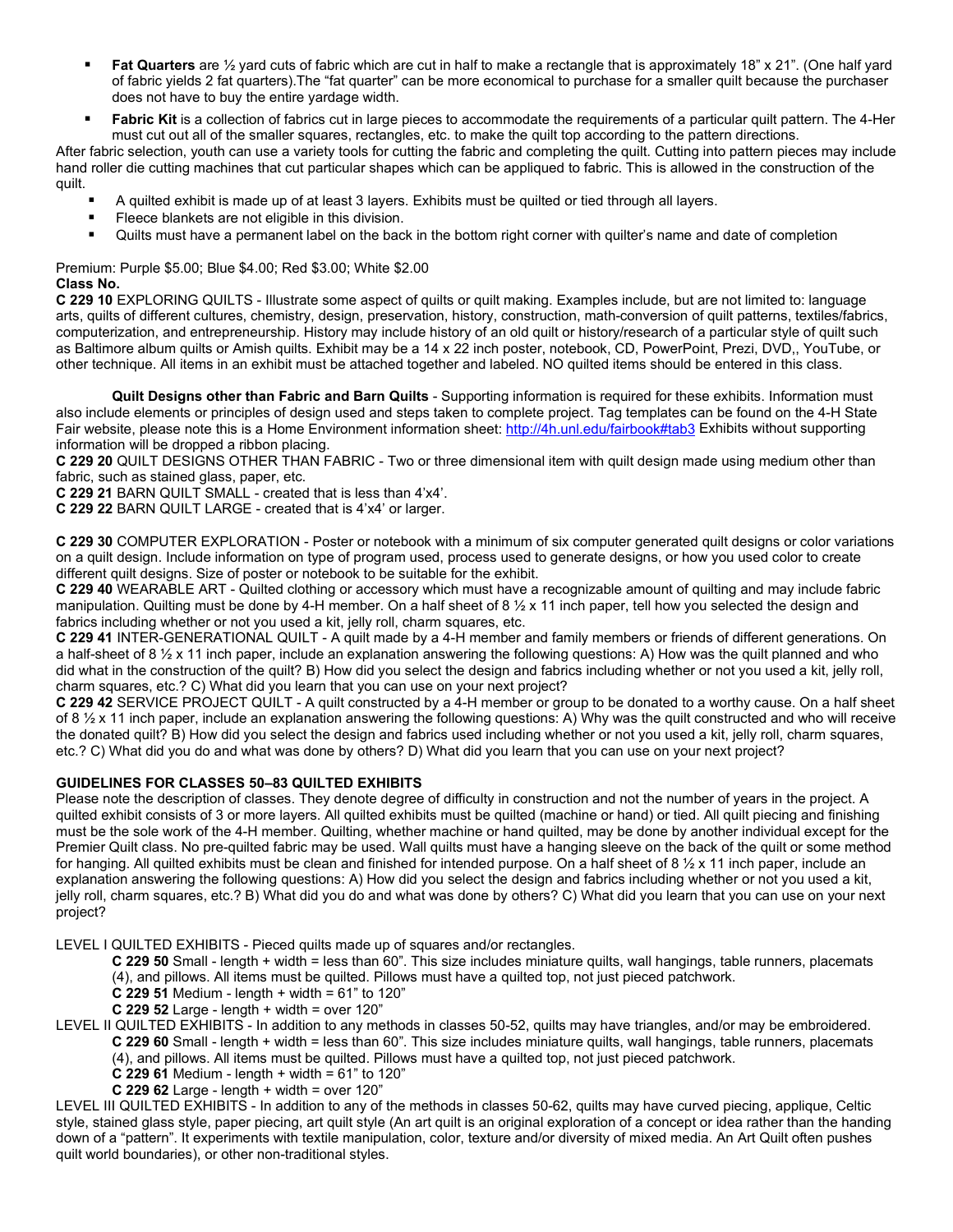**C 229 70** Small - length + width = less than 60". This size includes miniature quilts, wall hangings, table runners, placemats (4), and pillows. All items must be quilted. Pillows must have a quilted top, not just pieced patchwork.

**C 229 71** Medium - length + width =  $61$ " to  $120$ "

**C 229 72** Large - length + width = over 120"

PREMIER QUILT - Entire quilt is the sole work of the 4-H member, including quilting (hand or machine). Tied quilts are not eligible for this class. Youth may receive guidance but no one else may work on the quilt.

- **C 229 80** Hand quilted
- **C 229 81** Sewing machine quilted
- **C 229 82** Long arm quilted—non-computerized/hand guided
- **C 229 83** Long arm quilted—computerized

## **HOME ENVIRONMENT**

An interview judging schedule is included in the front of the fair book. All entries NOT interview judged must be entered before 12:00 noon on Home Environment judging day. (See 4-H Entry Schedule)

Members may exhibit only in classes under the project enrolled this year and **only one exhibit per class may be entered**. Please label all items with exhibitor's name and address. **All wall hangings and framed exhibits must include a means for hanging.**  HOME ENVIRONMENT EXHIBITS are evaluated by these criteria:

- 1) Items must be designed to be used for home decorating, home furnishing or home management (no clothing, purses, note cards, scrapbooks/photo albums, etc.)
- 2) Accessories should be of high quality (as compared to quick, simple crafts) suitable for use in the home several months throughout the year. Holiday specific items are discouraged. Exhibits from kits are also discouraged as kits limit decision making in the design process.
- 3) Items should show creativity and originality, along with the application of design elements and principles. Youth are required to include the design elements and principles they used along with simple directions for how they made their project with their exhibit. Information on the elements and principles of design may be found in the Design Decisions manual.
- 4) Entered in correct class: What medium is the majority of your accessory made from? What was changed or manipulated?
- 5) Items should be ready for display in the home: pictures framed, wall hangings and pictures ready to hang etc. No single matboard or artist canvas panels allowed. Wrapped canvas (if staples not visible on edge) is accepted without framing. MAKE SURE HANGERS ARE STRONG ENOUGH TO SUPPORT THE ITEM!! Command strips are not adequate hangers. Items not ready for display will be dropped one ribbon placing.
- 6) Items that focus on technology and science for the home are acceptable.<br>
7) Items should not be made for beginning level or other projects (ex: simple
- Items should not be made for beginning level or other projects (ex: simple (10 minute) table runners or woodworking). Prepackaged kits will not be accepted. Kits are defined as any prepackaged item where the materials and the design are predetermined by the manufacturer. Articles that use patterns or pictures from magazines as starting points for designs are acceptable. Valuable exhibits and antiques may be taken home after interview judging if a poster giving steps of construction and photos is made to display at the fair. The items must be designed to be used several months throughout the year.
- 8) In addition to an entry card issued by the Extension Office, be sure to securely attach a label to each piece of exhibit with name, county, class number and description in the event the entry tag becomes separated from the exhibit.

**SUPPORTING INFORMATION** - Supporting information is required for **ALL** Home Environment exhibits. Exhibits without supporting information will be dropped one ribbon placing. Attach information to explain steps taken. Information must also include element(s) or principle(s) of design used and steps taken to complete the project. Tag templates can be found a[t http://platte.unl.edu.](http://platte.unl.edu/)

## **BEGINNING UNIT**

#### **Groom Your Room (County Fair Only)**

Premium: Purple \$2.50; Blue \$2.00; Red \$1.50; White \$1.00 **Class No. X 250 1** BULLETIN BOARD (made and/or decorated) **X 250 2** WASTE BASKET **X 250 3** HANGING FOR WALL - Picture, Decoration, etc. **X 250 4** LAUNDRY BAG

#### **Design My Place (County Fair Only)**

Premium: Purple \$3.50; Blue \$3.00; Red \$2.50; White \$2.00

**Class No.**

**X 251 1** NEEDLEWORK ACCESSORY - Made with yarn or floss.

**X 251 2** SIMPLE FABRIC ACCESSORY - Pillow, laundry bag, pillow case, table runner, etc.

**X 251 3** BATIK/TIE DYE - Accessory made with original batik or tie dye.

**X 251 4** SIMPLE ACCESSORY - Made by 4-H'er using wood, plastic, glass, clay or paper.

**X 251 5** STORAGE ITEM - Made or recycled.

**X 251 6** BULLETIN OR MESSAGE BOARD

**X 251 7** METAL TOOLING OR METAL PUNCH - Accessory for room or home.

**X 251 8** PROBLEM SOLVED - Use creative method to show how you solved a problem (air quality, water, sound, temperature, lighting, fire escape plan, etc.)

**X 251 9** VIDEO - Showing how to make a bed or organize a room.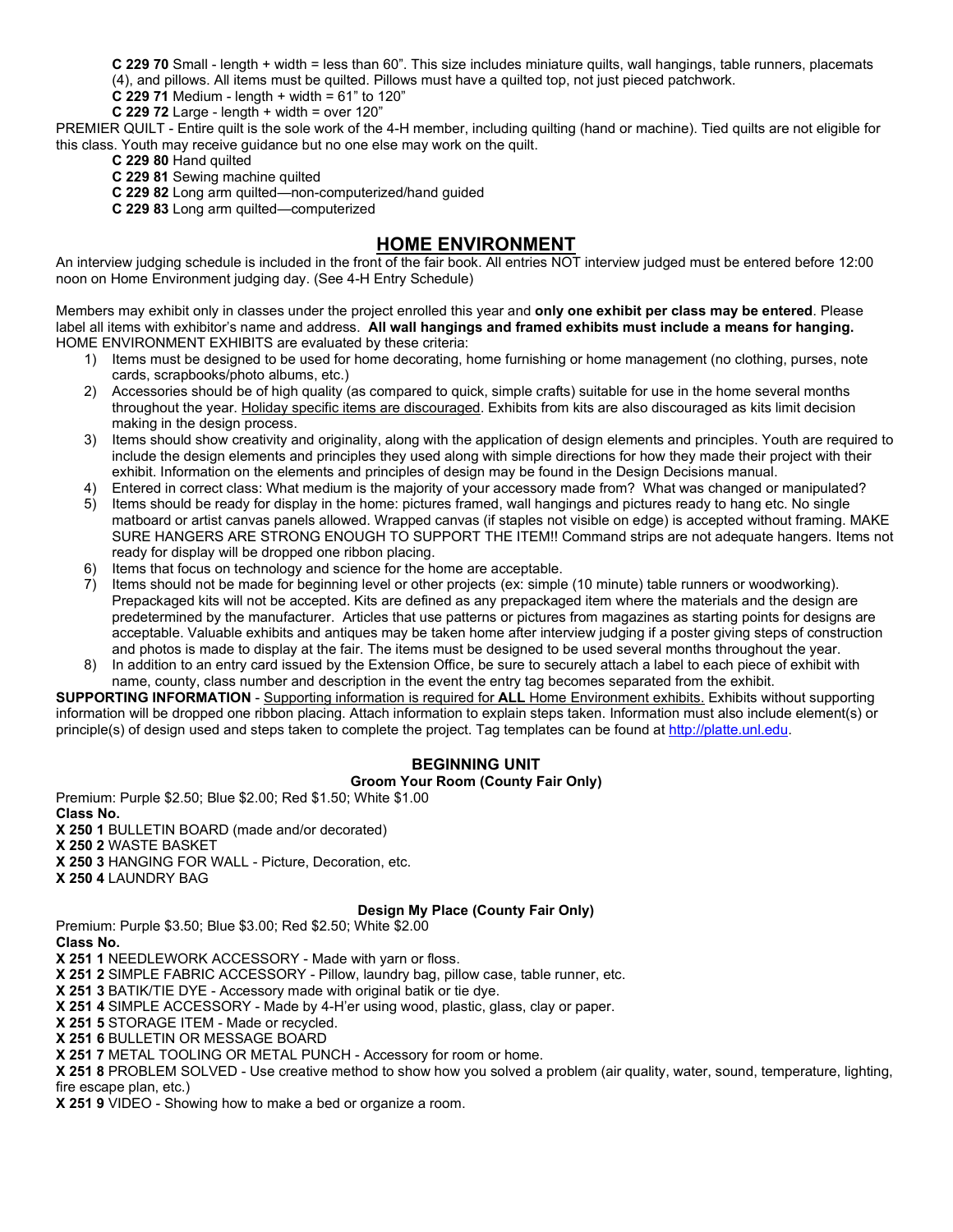## **MIDDLE UNIT**

#### **Design Decisions (State Fair Eligible)**

Attach information to explain steps taken. Information must also include element or principle of design used. Refer to pgs. 9-12 in manual.

**Class No.**

**C 257 1** DESIGN BOARD FOR A ROOM - Include: color scheme, wall treatment, floor treatment, etc. OR floor plan for a room. Posters, 22 x 28, or multimedia presentation (on CD). Show what you learned with before and after pictures or diagrams, samples, story, cost comparisons, optional arrangements, etc.

**C 257 2** PROBLEM SOLVED, ENERGY SAVERS OR CAREER EXPLORATION - Identify a problem (as problem windows, storage needs, inconvenient room arrangement, cost comparison, energy conservation, waste management, etc.) OR, explore a career related to home environment. (what would it be, what education is needed, what would you do, etc.) Using poster, notebook, multimedia presentation (on CD) or other method, describe the problem and how it was solved OR your career exploration.

**C 257 3** SOLAR, WIND, OR OTHER ENERGY ALTERNATIVES FOR THE HOME - Can be models, either an original creation or an adaption of kit. If kit, label and explain what was learned and how the item could be used in or on exterior of home.

**C 257 4** TECHNOLOGY IN DESIGN - Incorporate technology into a project related to home environment; for example, using conductive thread to create a circuit that enhances a wall hanging.

**C 257 6** WINDOW COVERING - May include curtains, draperies, shades, shutters, etc.

**C 257 7** FLOOR COVERING - May be woven, braided, painted floor cloth, etc.

**C 257 8** BEDCOVER - May include quilt, comforter, bedspread, dust ruffle, canopy, etc. For quilts, state who did the quilting. (No tied fleece blankets.)

**C 257 9** ACCESSORY NEEDLEWORK/STITCHERY - Original Needlework/Stitchery

**C 257 10** 2D ACCESSORY - Textile - 2D (table cloth or runner, dresser scarf, wall hanging, etc. No tied fleece blankets or beginning/10 minute table runners.)

**C 257 11** ACCESSORY 3D - Textile - 3D (pillows, pillow shams, fabric bowls, etc.)

**C 257 12** ACCESSORY 2D

**C 257 13** ACCESSORY 3D - String Art, wreaths, etc.

**C 257 14** ACCESSORY FLORAL - Original Floral Design arranged by 4-H member.

#### For classes 15 – 18, determine entry by what medium was manipulated.

**C 257 15** ACCESSORY WOOD - Original made from Wood - burn, cut, shape or otherwise manipulate

**C 257 16** ACCESSORY GLASS - Original made from Glass - etch, mosaic, stain, molten or otherwise manipulate

**C 257 17** ACCESSORY METAL - Original made from Metal - cut, shape, punch, sculpt, reassemble or otherwise manipulate.

**C 257 18** ACCESSORY CERAMIC/TILE - Original made from Ceramic or Tile. Treatment to exhibit must go through process that permanently alters the medium. Painting alone is not sufficient.

**C 257 19** ACCESSORY - RECYCLED ITEM OR UPCYCLED ITEM FOR HOME - Recycled/Upcycled Item for the home - reuse a common object or material in a creative way. Include description of what was done to recycle or reuse item in your attached information.

**C 257 20** RECYCLED/REMADE FURNITURE - Recycled/Remade, made or finished by using a common object or material in a creative way. Include description of what was done to recycle or reuse item in your attached information.

**C 257 21** OPAQUE FURNITURE - Wood Opaque finish such as paint or enamel.

**C 257 22** CLEAR FURNITURE - Wood Clear finish showing wood grain.

**C 257 23** FABRIC COVERED FURNITURE - May include stool, chair seat, slip-covers, headboard, etc.

**C 257 24** OUTDOOR LIVING FURNITURE - Furniture made/refurbished suitable for outdoor use. Include description of what was done to recycle or reuse item in your attached information. **(NOTE: May be displayed outside at State Fair.)**

**C 257 25** ACCESSORY OUTDOOR LIVING - Accessory made/refurbished by 4-H member suitable for outdoor use. Include description of what was done to recycle or reuse item in your attached information. **(NOTE: May be displayed outside at State Fair.)**

## **ADVANCE UNIT**

## **Heirloom Treasures/Family Keepsakes (State Fair Eligible)**

This project area is for items with historic, sentimental or antique value that are restored, repurposed or refinished to keep their original look and value. It is not for "recycled" items. For example, a bench would be considered an heirloom if the original finish is restored, but if decorated by painting it would be considered recycled. Entering highly valuable items (especially small ones) is discouraged, as exhibits are not displayed in closed cases. NOTE: Resources to support this project area are available on the State 4-H website. Attach information including:

- 1. List of steps taken to complete your project. Before and after pictures encouraged.
- 2. Keepsakes documentation: how you acquired the item and the history of the item may be written, pictures, audio or video tape of interview with family member, etc.

#### **Class No.**

**C 256 1** TRUNKS - Including doll-sized trunks or wardrobes.

**C 256 2** AN ARTICLE - Either a newly made "treasure" (accessory) from an old item or an old "treasure" (accessory) refinished or renovated. May include a display of a collection or collectibles, being careful not to destroy value of the collection.

**C 256 3** FURNITURE - Either a newly made "treasure" from an old item or an old "treasure" refinished or renovated. May include dollsized furniture.

**C 256 4** CLEANED AND RESTORED HEIRLOOM ACCESSORY OR FURNITURE - A reconditioned and cleaned old piece of furniture or accessory so that the item or furniture is functional for use or display. Item might be cleaned and waxed, and simple repairs made. Item would not be refinished or repainted, but reconditioned to restore it to its original look or to prevent it from further damage as a valuable heirloom. Consult Extension publication **Care and Conservation of Heirloom Textiles, G1682** for information on textiles. (Refinished items go in classes C2562 or C2563). This class is for situations where it may be best to do very little to the item to